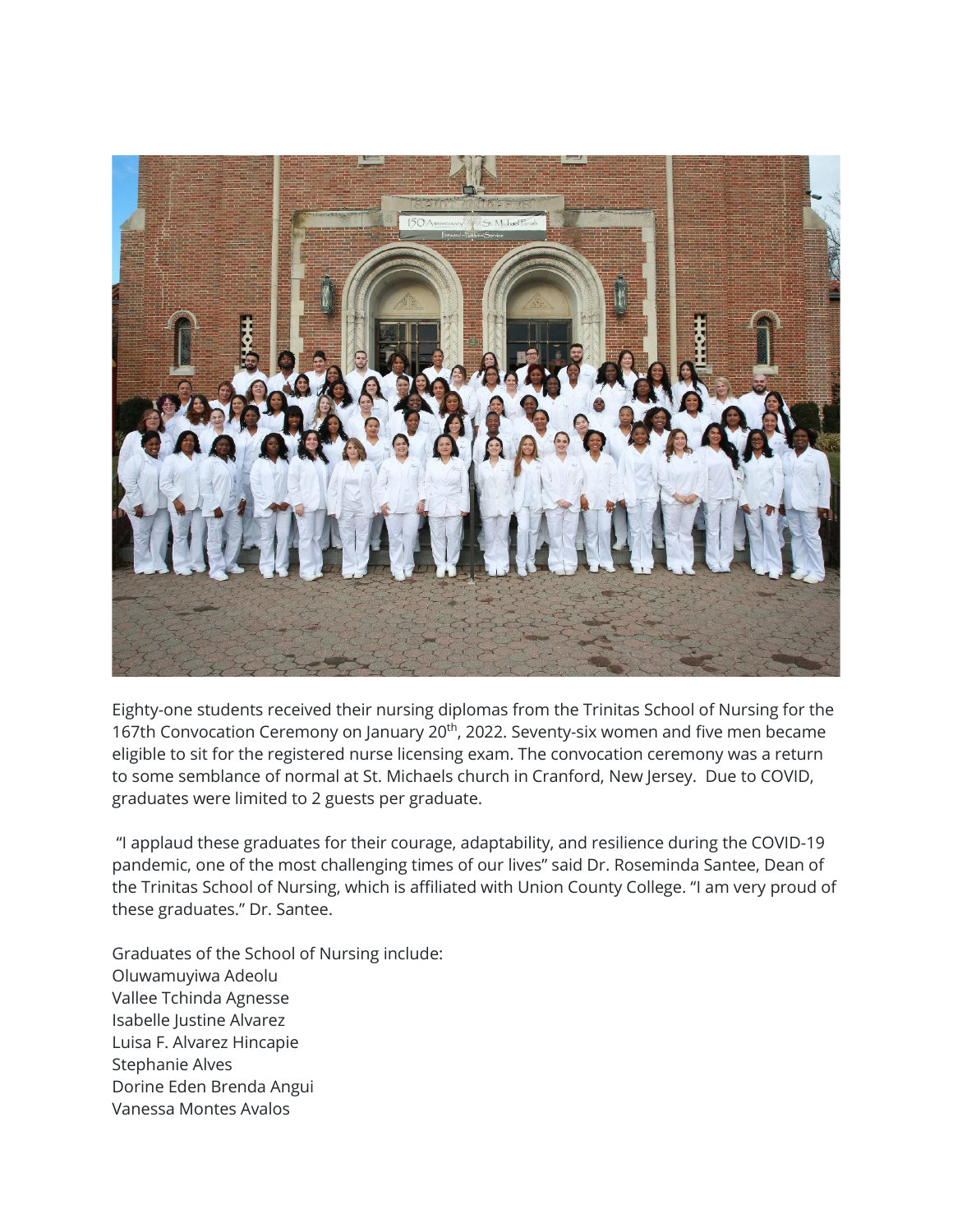Maria Banguero Diego Benvenuto Cassandra L. Berglund Rose-jasmine Berlus Lauren Mikel Blye-Branch Briana Boles Tuong Vy Bui Stephanie Buono Marilyn Campbell Maria D. Castano Cardona Maria E. Cristales Isis Cruz Mariela Davie Cody Downing Anas Elgazar Merna Mahmoud Elmalah Isabella Evangelista Simone P. Fabbo Victoria Faulkner Katiana Fleurantin Ciara M. Francis Gabriela A. Frias Marie Gilbert Sherin Gamal Hafez Suzette F. Holte Esther Olashile Ifeshile Evena Grey Jean-Baptiste Nathalia Jimenez Mia Johnson Sephelah Joseph Kim Mack Klein Phyllis Lamptey Brandon Landin Rood Leger Crystal Diamond Leitch Cindy Lozano Yeniffer G. Luna Malita Angenie Maharaj Michelle Marsh Allison Matamoros Dayana Alexa Monge-Zamora Nancy Muthee Liliana B. Naranjo Muibat Olabisi Ojuroye Mary Theresa I Okoli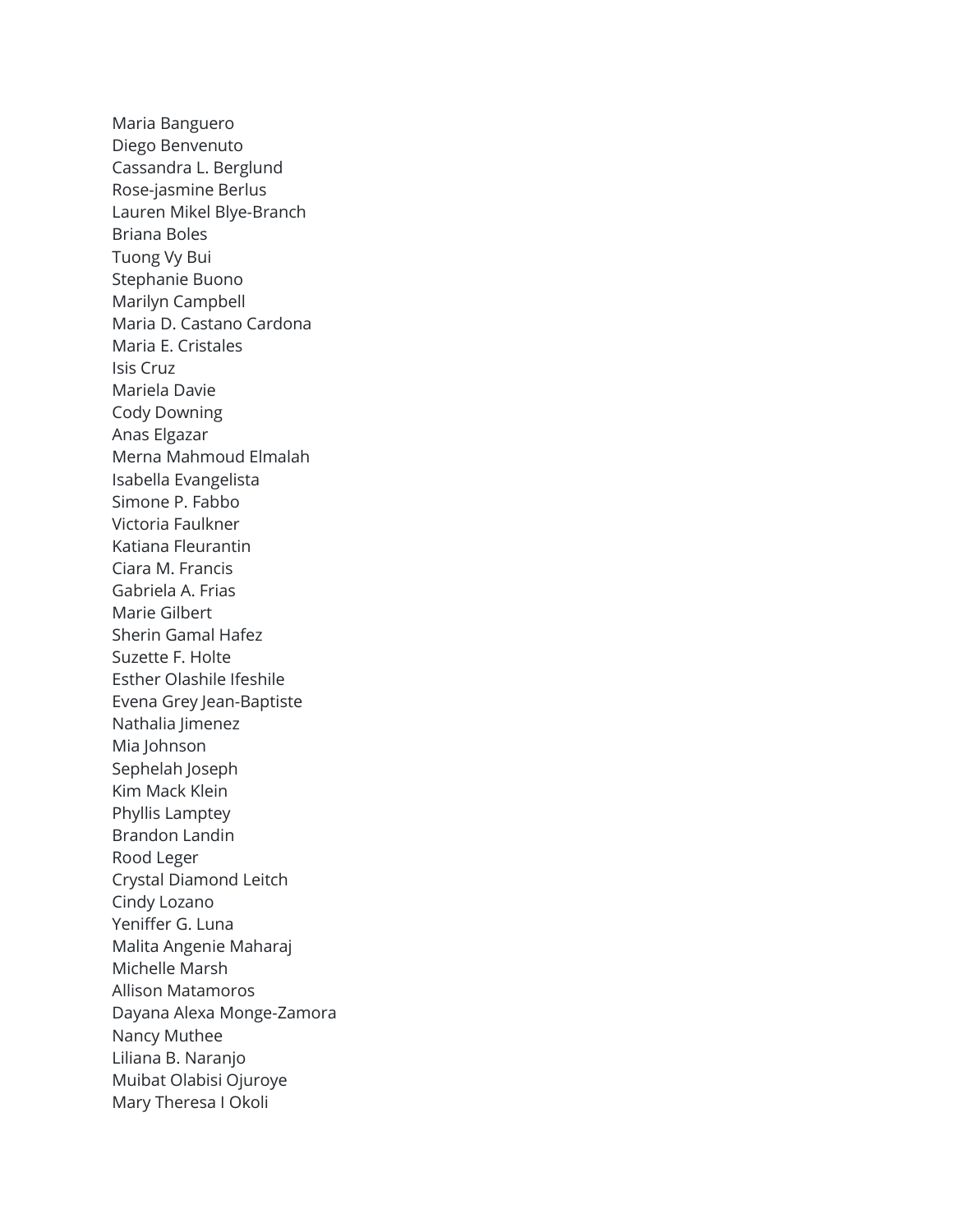Juliet O. Ota-Omere Jacqueline Ogechi Ozuoh Jessica A. Pak Rebeka Paul Miladys Pena Ana Pina-Castillo Heather S. Quick Shradhanjli Ram Roselande Relus Ashley Rhaburn Ricardo Rodriguez Jr. Mery J. Rubio Lirje Rugova Claire Marie I Sanders Jennifer Shikany Andrea T. Shoulars Megan Jean Sweeney Mibrak Girmai Tesfamariam Andremene Thelusma Bernice Theodore Cameal O. Thomas Yaa A. Thomas Kareen M. Towns Ikenna CJ Unachukwu Victoria Vieira Rose M. Volcy Kayla Renee White Michaela L Williamson Aleksandra H. Zdan

## **Awards were given to graduates as follows:**

First Scholarship Award – Juliet O. Ota-Omere Second Scholarship Award – Ciara M. Francis Auxiliary Award – Mery J. Rubio 2021 Nursing Service Professional Transformation Award – Megan Jean Sweeney Lily Bierstein Memorial Award – Ciara m. Francis Gerontological Nursing Award – Katiana Fleurantin Alumni Association Award – Muibat Olabisi Ojuroye Curtis Crumbley Memorial Award – Tyong Vy Bui Naeisha Massenburg Memorial Award – Ikenna CJ Unachukwu George F. Billington-Leadership Award – Jessica A. Pak Emily H. Wall Memorial Award – Crystal Diamond Leitch Daisy Award – Diego Benvenuto The Giving Back Award – Yaa Thomas